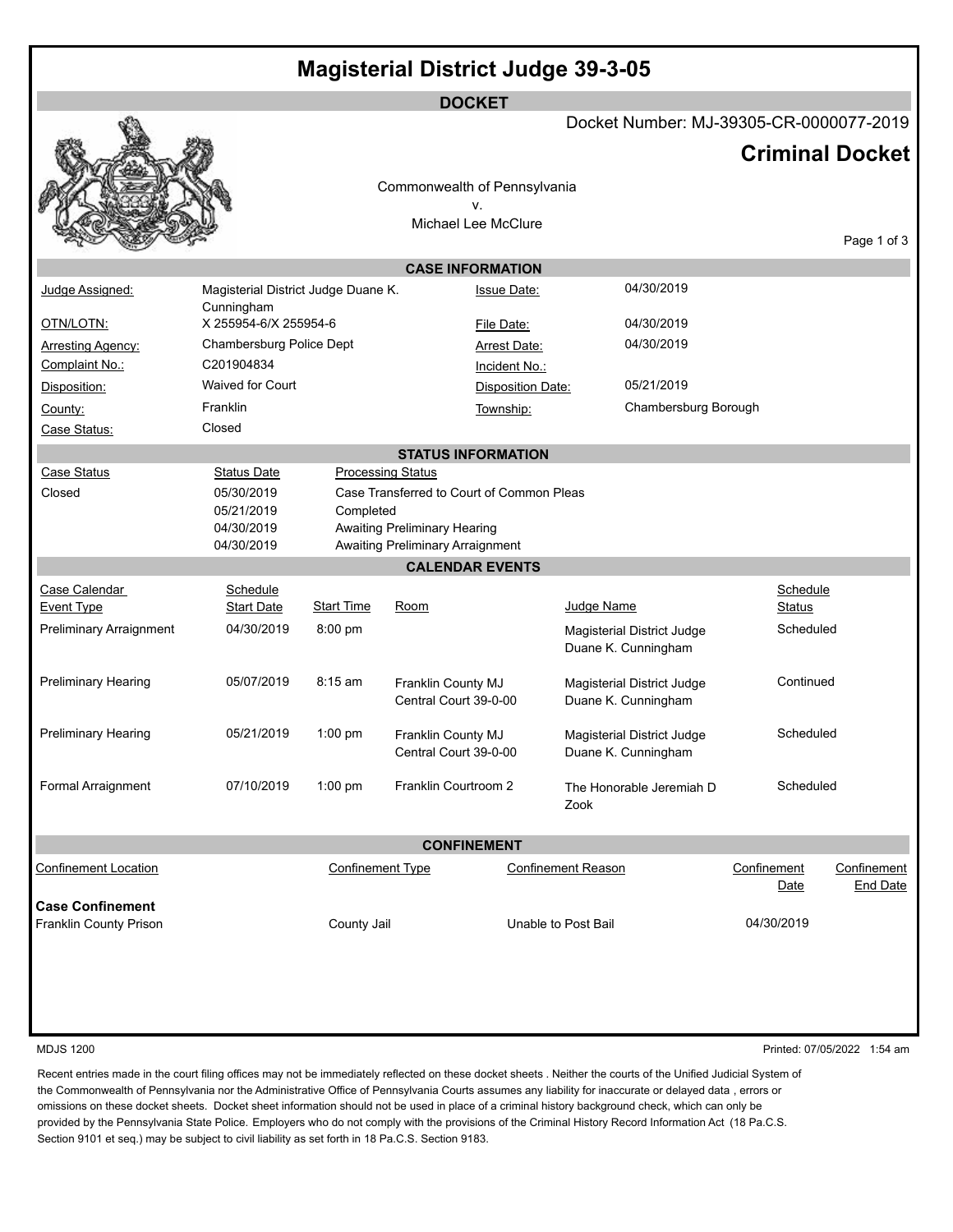| <b>Magisterial District Judge 39-3-05</b>                                                                                                                                                                    |                                        |                                                          |                                                |                                      |                                 |                             |  |  |  |  |  |  |  |
|--------------------------------------------------------------------------------------------------------------------------------------------------------------------------------------------------------------|----------------------------------------|----------------------------------------------------------|------------------------------------------------|--------------------------------------|---------------------------------|-----------------------------|--|--|--|--|--|--|--|
|                                                                                                                                                                                                              |                                        | <b>DOCKET</b><br>Docket Number: MJ-39305-CR-0000077-2019 |                                                |                                      |                                 |                             |  |  |  |  |  |  |  |
|                                                                                                                                                                                                              |                                        | Commonwealth of Pennsylvania<br>v.                       |                                                |                                      | <b>Criminal Docket</b>          |                             |  |  |  |  |  |  |  |
|                                                                                                                                                                                                              |                                        | Michael Lee McClure                                      |                                                |                                      |                                 | Page 2 of 3                 |  |  |  |  |  |  |  |
| <b>DEFENDANT INFORMATION</b>                                                                                                                                                                                 |                                        |                                                          |                                                |                                      |                                 |                             |  |  |  |  |  |  |  |
| Name:                                                                                                                                                                                                        | McClure, Michael Lee                   |                                                          | Sex:                                           | Male                                 |                                 |                             |  |  |  |  |  |  |  |
| Date of Birth:<br>Address(es):<br>Home                                                                                                                                                                       | 05/14/1998                             |                                                          | Race:                                          | White                                |                                 |                             |  |  |  |  |  |  |  |
| Chambersburg, PA 17201                                                                                                                                                                                       |                                        |                                                          |                                                |                                      |                                 |                             |  |  |  |  |  |  |  |
| Advised of His Right to Apply for Assignment of Counsel?<br>Public Defender Requested by the Defendant?<br>Application Provided for Appointment of Public Defender?<br>Has the Defendant Been Fingerprinted? |                                        | Yes<br>No<br>Yes<br>Yes                                  |                                                |                                      |                                 |                             |  |  |  |  |  |  |  |
|                                                                                                                                                                                                              |                                        | <b>CASE PARTICIPANTS</b>                                 |                                                |                                      |                                 |                             |  |  |  |  |  |  |  |
| <b>Participant Type</b>                                                                                                                                                                                      | <b>Participant Name</b>                |                                                          |                                                |                                      |                                 |                             |  |  |  |  |  |  |  |
| <b>Arresting Officer</b>                                                                                                                                                                                     | Baker, Todd L.                         |                                                          |                                                |                                      |                                 |                             |  |  |  |  |  |  |  |
| Defendant                                                                                                                                                                                                    |                                        | McClure, Michael Lee                                     |                                                |                                      |                                 |                             |  |  |  |  |  |  |  |
| <b>BAIL</b>                                                                                                                                                                                                  |                                        |                                                          |                                                |                                      |                                 |                             |  |  |  |  |  |  |  |
| <b>Bail Set:</b>                                                                                                                                                                                             |                                        |                                                          |                                                |                                      | <b>Nebbia Status: None</b>      |                             |  |  |  |  |  |  |  |
| <b>Bail Action Type</b><br>Set                                                                                                                                                                               | <b>Bail Action Date</b><br>04/30/2019  | <b>Bail Type</b><br>Monetary                             |                                                | Percentage                           | Amount<br>\$150,000.00          |                             |  |  |  |  |  |  |  |
|                                                                                                                                                                                                              |                                        | <b>CHARGES</b>                                           |                                                |                                      |                                 |                             |  |  |  |  |  |  |  |
| # Charge<br>2 18 § 3302 §§ B                                                                                                                                                                                 | Description<br>Grade<br>F <sub>3</sub> | Risking Catastrophe                                      |                                                | Offense Dt.<br>04/26/2019            | Disposition<br>Waived for Court |                             |  |  |  |  |  |  |  |
|                                                                                                                                                                                                              |                                        | <b>DISPOSITION / SENTENCING DETAILS</b>                  |                                                |                                      |                                 |                             |  |  |  |  |  |  |  |
| Case Disposition<br><b>Waived for Court</b>                                                                                                                                                                  |                                        | <b>Disposition Date</b><br>05/21/2019                    |                                                | <b>Was Defendant Present?</b><br>Yes |                                 |                             |  |  |  |  |  |  |  |
| Offense Seq./Description<br>2 Risking Catastrophe                                                                                                                                                            |                                        |                                                          | <b>Offense Disposition</b><br>Waived for Court |                                      |                                 |                             |  |  |  |  |  |  |  |
| <b>MDJS 1200</b>                                                                                                                                                                                             |                                        | Page 2 of 3                                              |                                                |                                      |                                 | Printed: 07/05/2022 1:54 am |  |  |  |  |  |  |  |
|                                                                                                                                                                                                              |                                        |                                                          |                                                |                                      |                                 |                             |  |  |  |  |  |  |  |

Recent entries made in the court filing offices may not be immediately reflected on these docket sheets . Neither the courts of the Unified Judicial System of the Commonwealth of Pennsylvania nor the Administrative Office of Pennsylvania Courts assumes any liability for inaccurate or delayed data , errors or omissions on these docket sheets. Docket sheet information should not be used in place of a criminal history background check, which can only be provided by the Pennsylvania State Police. Employers who do not comply with the provisions of the Criminal History Record Information Act (18 Pa.C.S. Section 9101 et seq.) may be subject to civil liability as set forth in 18 Pa.C.S. Section 9183.